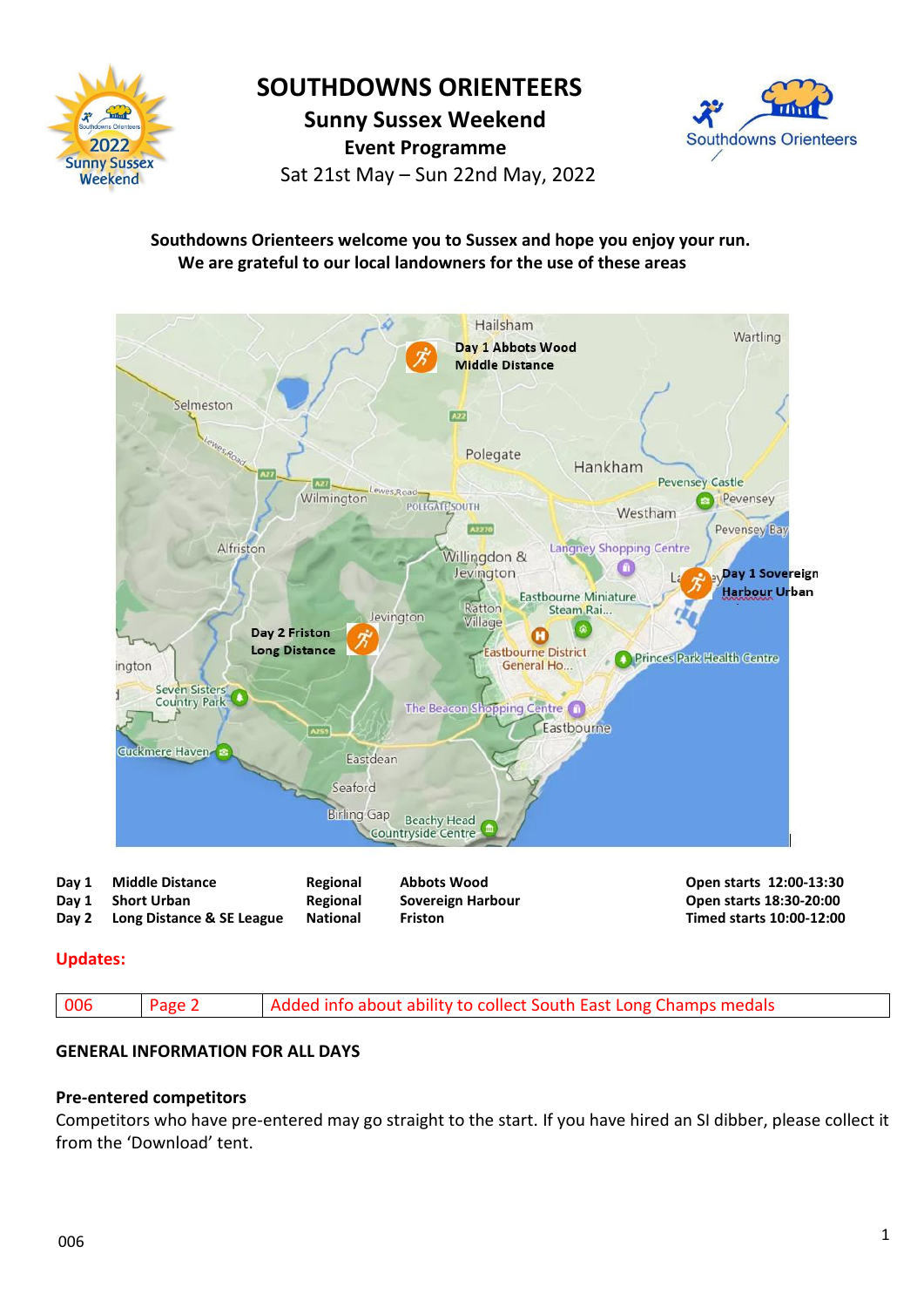## **Children's Activities**

A String course will be provided at Abbots Wood and Children's Mazes at Sovereign Harbour and Friston Forest. These will be provided free of charge with a prize and certificate on offer.

12:00-14:00 Abbots Wood – Animal String Course 18:30-20:00 Sovereign Harbour – Harbour Maze 10:00-13:00 Friston Forest – Forest Maze

## **Dogs**

Dogs are allowed in assembly area at all events on a lead, but not on any of the courses please. All of the courses are in public areas, so dogs may be encountered on the courses.

### **Event logistics**

|             | Parking to       | Assembly         | Call up    | Finish to       | Start times |
|-------------|------------------|------------------|------------|-----------------|-------------|
|             | assembly         | to start         |            | assembly        |             |
| Abbots Wood | 0 <sub>m</sub>   | 500 <sub>m</sub> | Open start | Adjacent        | 12:00-13:30 |
|             |                  |                  |            |                 |             |
| Sovereign   | 200 <sub>m</sub> | 350 <sub>m</sub> | Open start | 40 <sub>m</sub> | 18:30-20:00 |
| Harbour     |                  |                  |            |                 |             |
| Friston     | 0m               | 700m             | -4min      | 800m            | 10:00-12:00 |

## **Electronic timing - contactless**

SportIdent electronic timing will be used. All controls will be enabled for SIAC contactless dibbers, but will work as normal for those who don't own a SIAC. All events have a punch only start and finish. Pre- ordered dibbers will be available from the Download tent.

### **Clothing and Safety Equipment**

The torso and legs must be covered as there is a high risk of ticks in the area. Please check for ticks after the event. Shorts may be worn on the urban course at Sovereign Harbour. For safety reasons we recommend you carry a whistle. The distress signal is six short blasts, wait one minute, then repeat.

### **First Aid**

Each event will be attended by Phoenix Medical Services who will be located near to Download.

### **Water**

Water will not be provided at the finish on any day. We recommend you bring your own. All sites are quite exposed if it is a sunny day.

### **Traders & Food**

Compass Point will be trading on both days for all your O clothing and equipment needs. Catering will be provided by Tom's Catering on Saturday and Sunday daytime events.

### **Results**

Live Results: WiFi Password: southdowns URL: [http://192.168.1.12](http://192.168.1.12/)

On the web: [www.southdowns-orienteers.org.uk](http://www.southdowns-orienteers.org.uk/)

**Please note – South East Long Distance medals from MV's South Ashdown event in Dec 2021 will be available to collect from enquiries at all events.** 

Please check the results here for eligibility:

<http://mvoc.org/Events/20211212SouthernChamps/2021SELongChampionshipsPlacings.PDF>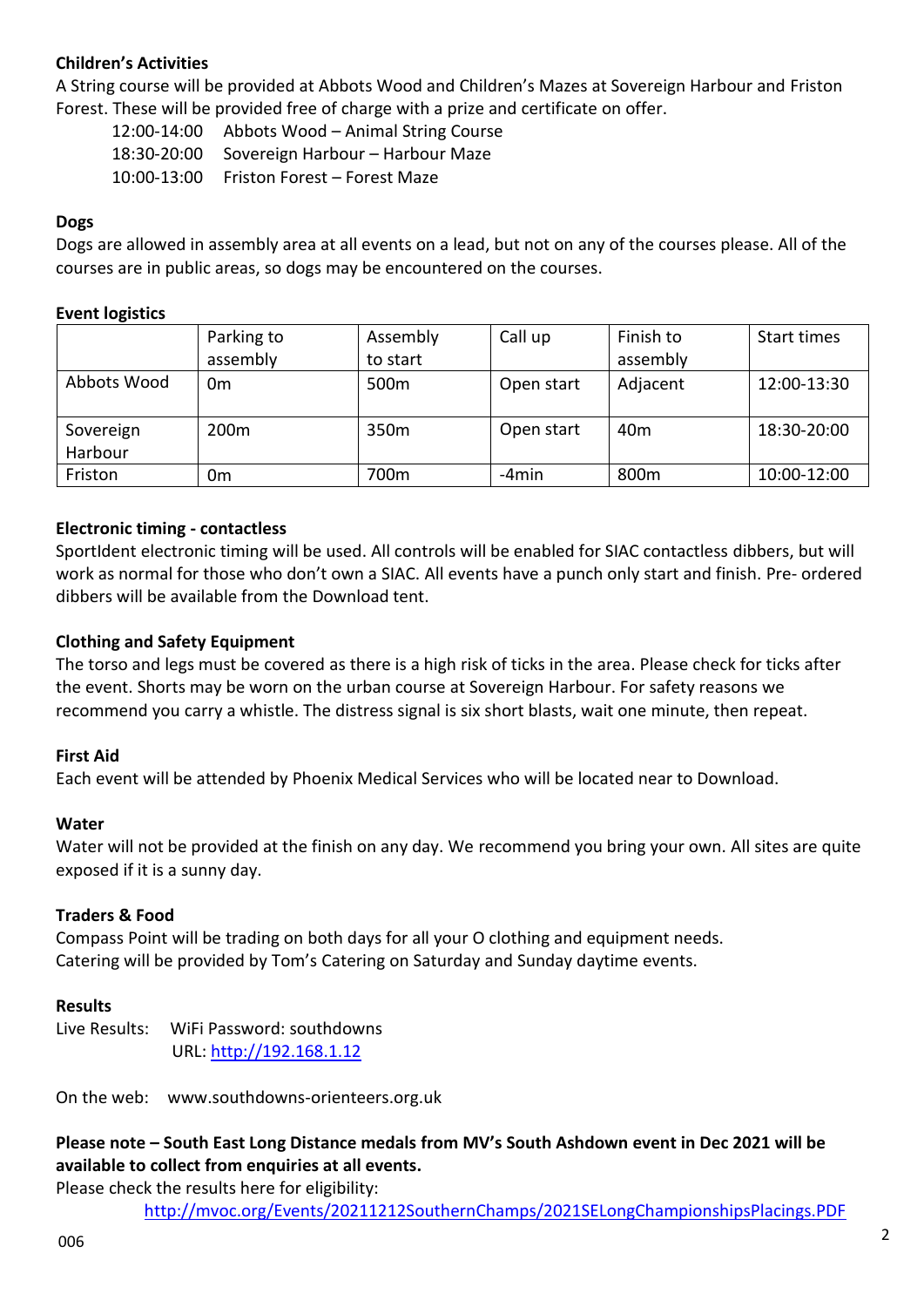## **Medals for South East Middle Distance Championships**

The Abbots Wood daytime event incorporates the South East Middle Distance Championships. Medals will be presented to the first three SEOA members in each of the following age groups:

M/W 10, 12, 14, 16, 18, 20-40, 45-50, 55-60, 65-75, 80+

## **Prizes for evening event at Sovereign Harbour**

Prizes on offer for men and women who achieve first place in the following age categories: M/W 10. 12, 14, 16, 18, 20-40, 45-50, 55-60, 65+

## **Prizes for combined daytime events**

Prizes will be awarded for the first three combined results of the daytime events in each of the following age groups: M/W 10, 12, 14, 16, 18, 20-40, 45-50, 55-60, 65-75, 80+. Competitors will be eligible if they run their recommended age class or run "up" i.e. a longer course.

Each competitor will be awarded points using a statistical calculation based on their finishing time within a sample that is made up of all the finishers on the same course at the same event. The overall score is the sum from both events. The calculation is:

Runner score = 1000 + (200 \* (average time - runner time)) / standard deviation time

## **Shadowing Children**

Adults may wish to shadow younger juniors but please don't pick up an extra map. Young Juniors may be shadowed by an adult and may still run competitively, provided the shadower does not give any navigational assistance. Please declare at the end of the course if the young junior has had navigational assistance. Adults, please run your own course first if shadowing.

### **Complaints, Protests and Appeals**

In the first case, the competitor should discuss any concerns with the Planner, Controller or Organiser, dependent on the problem. If this does not resolve the issue then Complaints should be made to the Day Organiser in writing via Enquiries. A Complaint should be made as soon as possible after the problem is identified and no more than 15 minutes after the last result being displayed. The Organiser is the adjudicator. A Protest can only be made against the Organiser's decision, in writing to the Controller, again via Enquiries. Protests and appeals will be handled under Rule 16 and Appendix A of the 2018 British Orienteering Rules version 3.7.

### **Photography**

In accordance with British Orienteering Child Welfare Policy and Procedures, we request that any person wishing to engage in any video, zoom or close-range photography should make themselves aware of British Orienteering policy. Organisers reserve the right to challenge anyone who is giving cause for concern. There will be photos taken at the prize giving by our event photographer, who will be clearly identified. Photos may be published on Southdowns Orienteers website. Please inform the event organiser if you do not wish you or your child to be photographed.

### **Data Protection**

Personal information provided for this event will be used to process your entry, communicate about the event, publish results and check for missing runners only.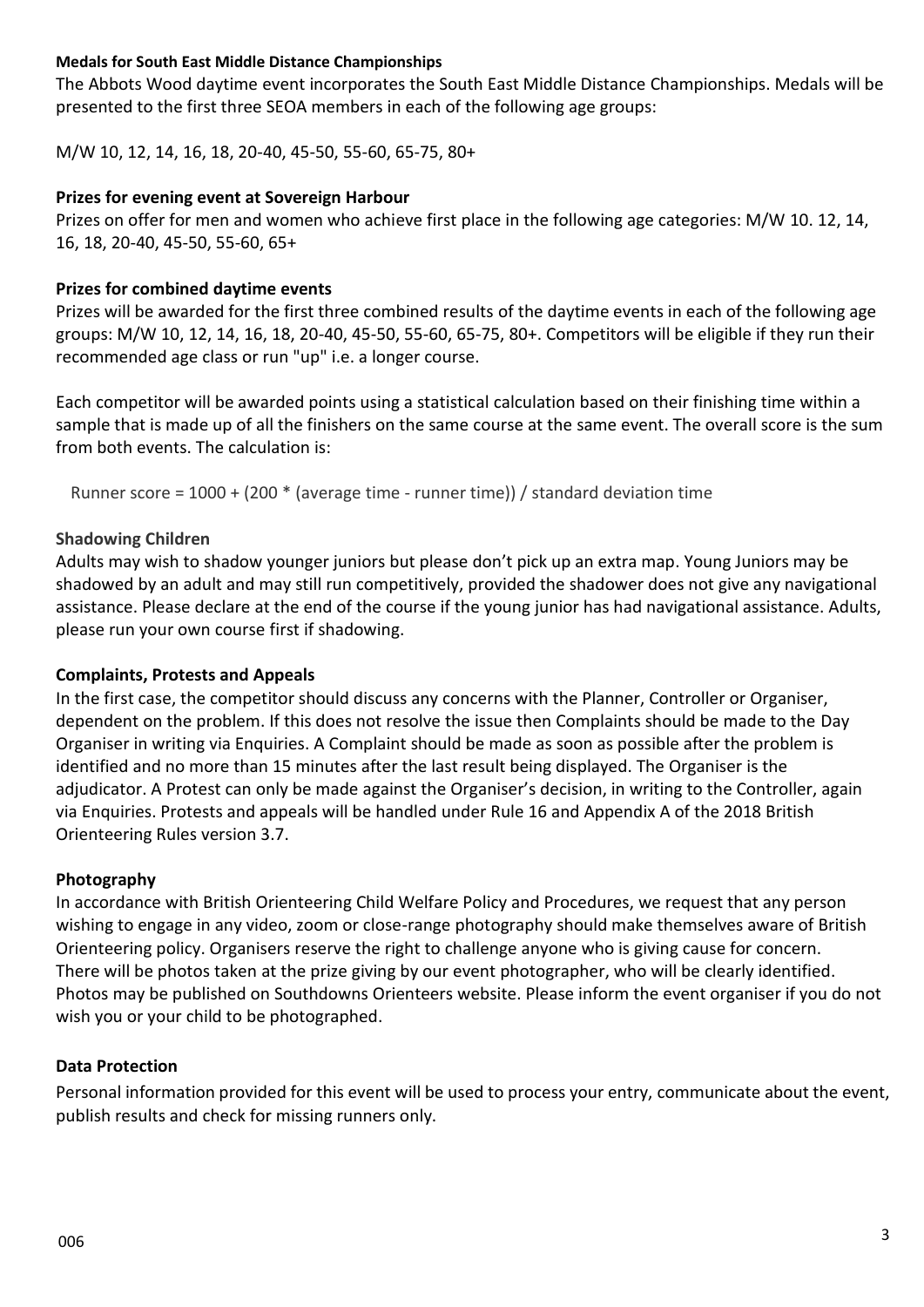# **Saturday 21st May, 2022 Abbots Wood Distance Regional Event**

## **Southdowns Orienteers welcome you to Abbots Wood. We are grateful to Forestry England for the use of this area.**

## **Officials**

| Planner:    | Chris Hooker (SO)                         |
|-------------|-------------------------------------------|
| Organiser:  | Tim Hulley (SO) 07546 591741 pre-event    |
|             | Anna Chapman (SO) 07729 729399 on the day |
| Controller: | Doug Deeks (SAX)                          |

## **Location**

The event centre is located at Arlington Stadium near Hailsham, TQ568088.

## **Car Parking and Directions**

The parking area is at the southern end of the large car park at Arlington Stadium which is approximately 1km West of Hailsham. This will be signposted from the entrance to the car park at What3Words headless.baker.change, post code BN273RE.

### **Public Transport**

Nearest buses stop in Hailsham 2 miles from stadium. Nearest train stations are Polegate and Berwick, both about 4 miles from the stadium.

### **Assembly**

Assembly field is within the parking area and will contain café, Orienteering trader, toilets, enquiries download and first aid.

### **Start**

Starts are from 12:00 to 13:30. The start is approx 500m from Car Parking / Assembly. Route will be taped along with a sign from assembly. There is one start for all competitors. Loose control descriptions will be available at -2 minutes. Yellow and White course maps will be available before the start.

**Finish:** Finish is adjacent to assembly. Punching finish for all courses.

**Course Close:** Courses close at 3pm. You must report to download by 3pm to avoid unnecessary searches being launched.

**Mapping:** Mapped in 2020 using lidar base 1:10,000 - recently updated for the event.

### **Non-Standard symbols.**

- • Distinctive tree / thicket
- $\times$  Rootstock / stump
- X O Manmade object / old car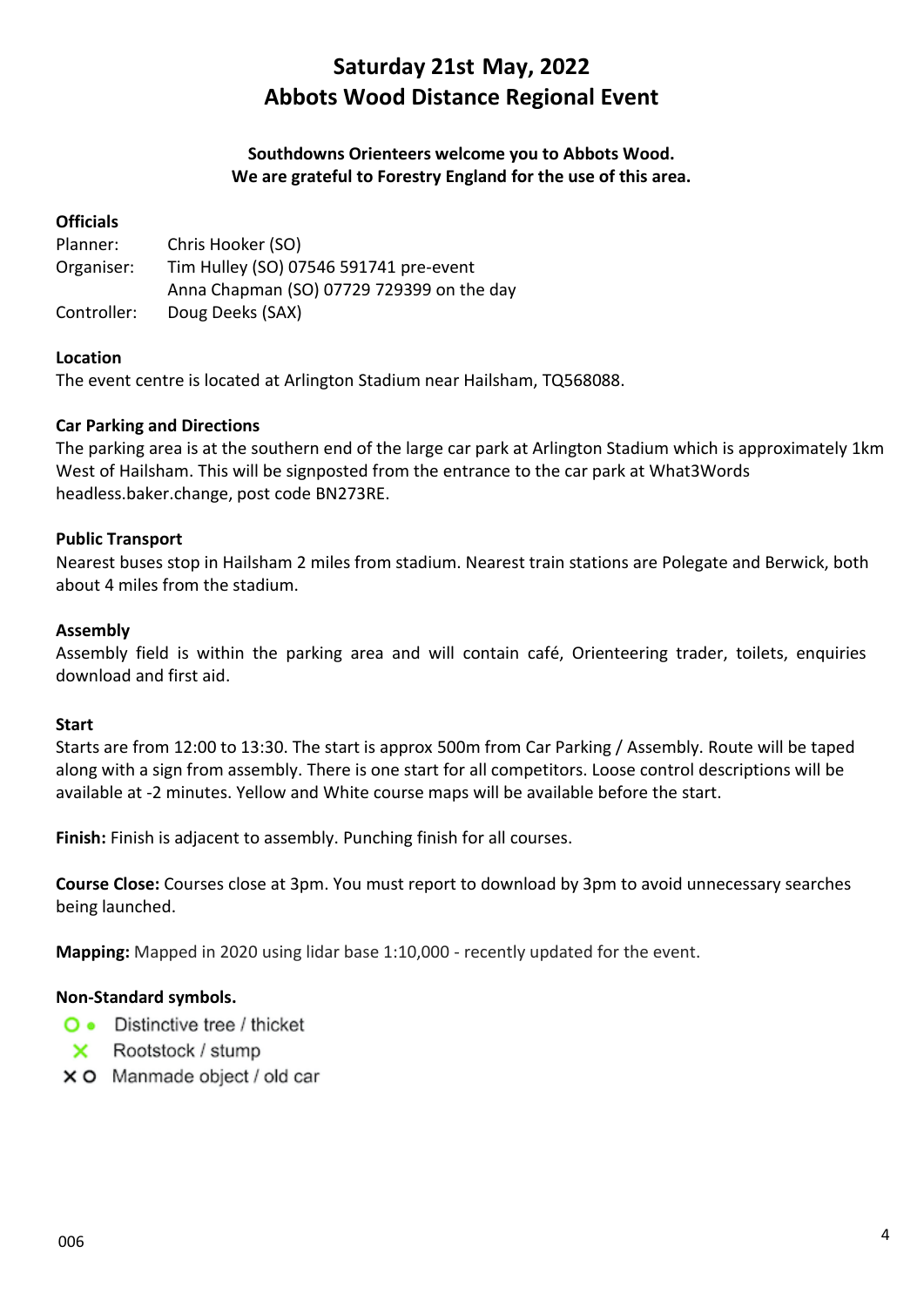**Control descriptions:** Loose descriptions will be available in the start lanes.

|                     | On map               |  | Loose             |         |
|---------------------|----------------------|--|-------------------|---------|
|                     | Pictorial<br>Written |  | <b>IPictorial</b> | Written |
| Light green & above |                      |  |                   |         |
| Yellow & Orange     |                      |  |                   |         |
| White               |                      |  |                   |         |

**Terrain and course notes:** Abbots Wood is ancient woodland. Most courses visit some parts of the forest that have not been used in a very long time. Away from the start and finish, many courses have surprisingly little undergrowth at the time of writing. Courses planned to avoid the worst of the undergrowth and if thicker patches are encountered, they can be bypassed with a small detour, unless you are a long way off line! Full leg covering is compulsory and gaiters recommended.

| Course       | Length (km) | Climb(m) | <b>Controls</b> | <b>Men</b>  | Women       |
|--------------|-------------|----------|-----------------|-------------|-------------|
| <b>Black</b> | 5.6         | 70       | 23              | M18, M20-40 |             |
| <b>Brown</b> | 4.9         | 70       | 22              | M16, M45-50 | W18, W20-40 |
| Blue         | 4.2         | 50       | 21              | M55-60      | W45-50      |
| Green        | 3.5         | 40       | 16              | M65-75      | W16 W55-60  |
| Short green  | 2.8         | 30       | 13              | M80+        | W65+        |
| Light green  | 2.5         | 30       | 11              | M14         | W14         |
| Orange       | 1.8         | 30       | 11              | M12         | W12         |
| Yellow       | 1.7         | 20       | 9               | M10         | W10         |
| White        | 1.3         | 15       | 8               |             |             |

## **Course details**

**Free string course for children:** There is a lovely string course with an animal theme set in woodland 300m from the assembly field. Certificates and a small prize will be given to all participants.

**Yellow and White Courses:** Would be ok for large wheel pushchairs but may need to be lifted at one point.

**Prize giving:** Will be held in the assembly area at approx. 15:15.

## *SAFETY WARNING - ON THE COURSE*

- *Good clothing cover is essential as there is a risk of ticks. Please check for ticks after the event.*
- *Everyone should carry a whistle on their course.*
- *Do not touch any forest machinery and please keep away from log piles, which can collapse and be very dangerous.*
- *The area contains a few public footpaths and bridleways which may be shared withmembers of the public, horse riders and dogs. Please show respect to other users.*
- *Safety bearing information – NW to road then NE to stadium*
- *You must download even if you do not complete your course.*
- *If you come to the event alone, we would be grateful if you could leave your named vehicle keys / details at registration.*
- *Please remember that competitors take part at their own risk. Orienteering is an adventure sport, your safety while orienteering is your own responsibility.*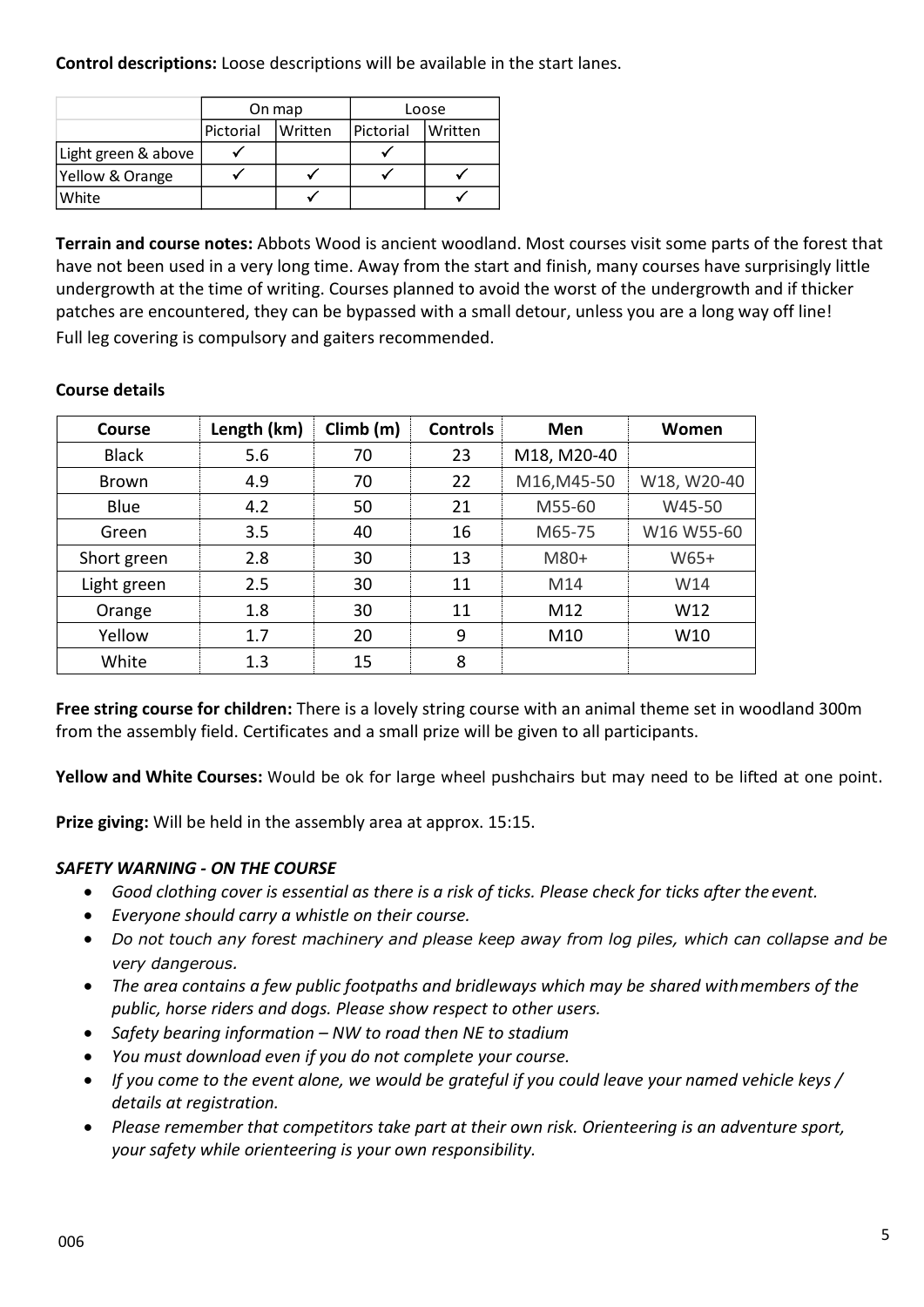# **Saturday 21st May, 2022 Sovereign Harbour Urban Event**

**Southdowns Orienteers welcome you to Sovereign Harbour and hope you enjoy your run. We are grateful to Premier Marinas and Eastbourne Borough Council for the use of this area.**

| <b>Officials</b> |                                           |
|------------------|-------------------------------------------|
| Planner:         | Dave White (SO)                           |
| Organiser:       | Darren Warner-Swann (SO) Tel 07471 479010 |
| Controller:      | Sue Crickmore (SO) pre-event              |
|                  | Peter Chapman (SO) on the day             |

**Location:** Sovereign Harbour, Eastbourne.

**Car Parking:** TQ 64022 02200 What 3 words wanted.grew.motion Postcode BN23 5QG

The Waterfront Car Park shares a postcode with Harbour Quay please head for the Waterfront Car Park.

The event will be signposted from the A259 Harbour Roundabout.

Take care if using a postcode on your Satnav that you don't follow directions via the Sovereign Centre Sports Centre, along the seafront to the rear of the Sovereign Harbour Retail Park, where you will not be able to gain access to the Waterfront Car Park. Please use the directions to the Waterfront Car Park.

If approaching from the East: Take the A259 from Pevensey and head in the direction of Eastbourne along Eastbourne Road. Go through the Martello roundabout to the next roundabout, Harbour roundabout. Take the first left at Harbour roundabout (you will pass the Asda Petrol station on your right and Sovereign Harbour Retail Park will be on your right). Proceed to take the first exit to the Waterfront car park with orienteering parking on the left hand side.

If approaching from the West or North: At the Langney roundabout follow the A259 in the direction of Pevensey Bay along Pevensey Bay Road. After 0.5 miles take the second exit on Harbour Roundabout (you will see Asda and Sovereign Harbour Retail park and pass the Asda petrol station on your right). Proceed to take the first exit to the Waterfront car park with orienteering parking on the left hand side.

**Public Transport:** Nearest train Station is Eastbourne Train Station. To catch a bus, walk towards the Seafront along Terminus Road to Cornfield Road. 'Loop' Stagecoach Bus : Take this bus to the Tanbridge Road stop (20 minutes/ 19 stops). At the Tanbridge Road stop, walk south west towards the Harbour Roundabout and walk towards the Quayside.

Number 99 Stagecoach bus: Take this bus to the Tanbridge Road stop (13 minutes/ 15 stops). At Tanbridge Road stop, walk south west towards the Harbour Roundabout and walk towards the Quayside.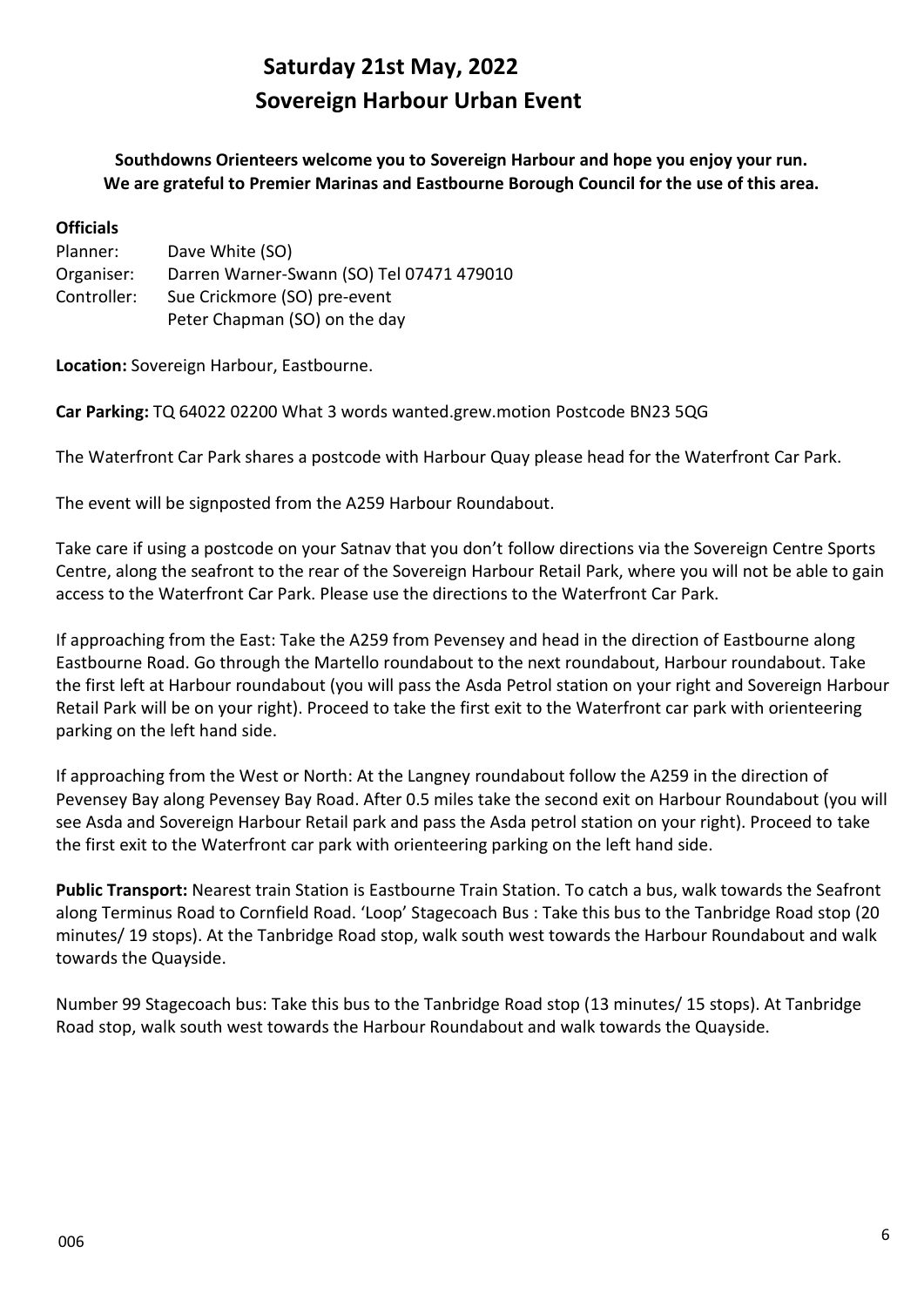**Assembly & Catering:** The Assembly area is 200m from the parking area and will contain download, children's maze course and first aid. Toilets are available close to the car park and en route to the start. Shower facilities are available on request by asking at the help or download tent.

There are a wide variety of restaurants at The Waterfront including Indian, Thai, Italian, Mediterranean, Pub/Restaurant, Chippy.

The 4 Seasons Brasserie is offering a 10% discount to orienteers, however as this is a Saturday evening this is only available if tables are booked in advance (01323 470704, http://www.4seasonsbrasserie.c... for more information and the menu).

At the Sovereign Harbour Retail park there is a superstore and a variety of other shops.

**Free maze fun challenge:** There will be a fun navigation challenge in the assembly area, suitable for anyone from young children to adults. Certificates and a small prize will be given to all participants.

**Start:** Starts from 18:30-20:00. The start is 550m away from the car park and 350m away from the assembly and download area. Please ensure that if you are competing in the event, you do not walk into the harbour area before your run. Spectators can walk to the start. There is a punching start for all competitors.

**Finish:** The finish is a punching finish – even for those with a SIAC. The finish is 40m away from download which is back at the car park.

**Course Close:** Courses will close at 20:30pm. You must report to download by 20:40pm to avoid unnecessary searches being launched.

## **Map:** New mapped in 2019 1:5,000

The area includes out of bounds which are marked using standard pink hashing, and olive green colouring on the map. Please do not enter these areas.

**Control descriptions:** All courses will have control descriptions printed on the maps. Loose descriptions will be available in the start lanes.

|             |                             | On map | Loose     |                |  |
|-------------|-----------------------------|--------|-----------|----------------|--|
|             | Pictorial<br><b>Written</b> |        | Pictorial | <b>Written</b> |  |
| Courses 1-4 |                             |        |           |                |  |
| Course 5    |                             |        |           |                |  |

**Terrain:** The terrain varies from waterfront urban pathways with bridges and sea locks, to shingle seafront and urban residential areas. Take care when close to waterways and when in the residential areas along the roads, as residents drive to access their properties.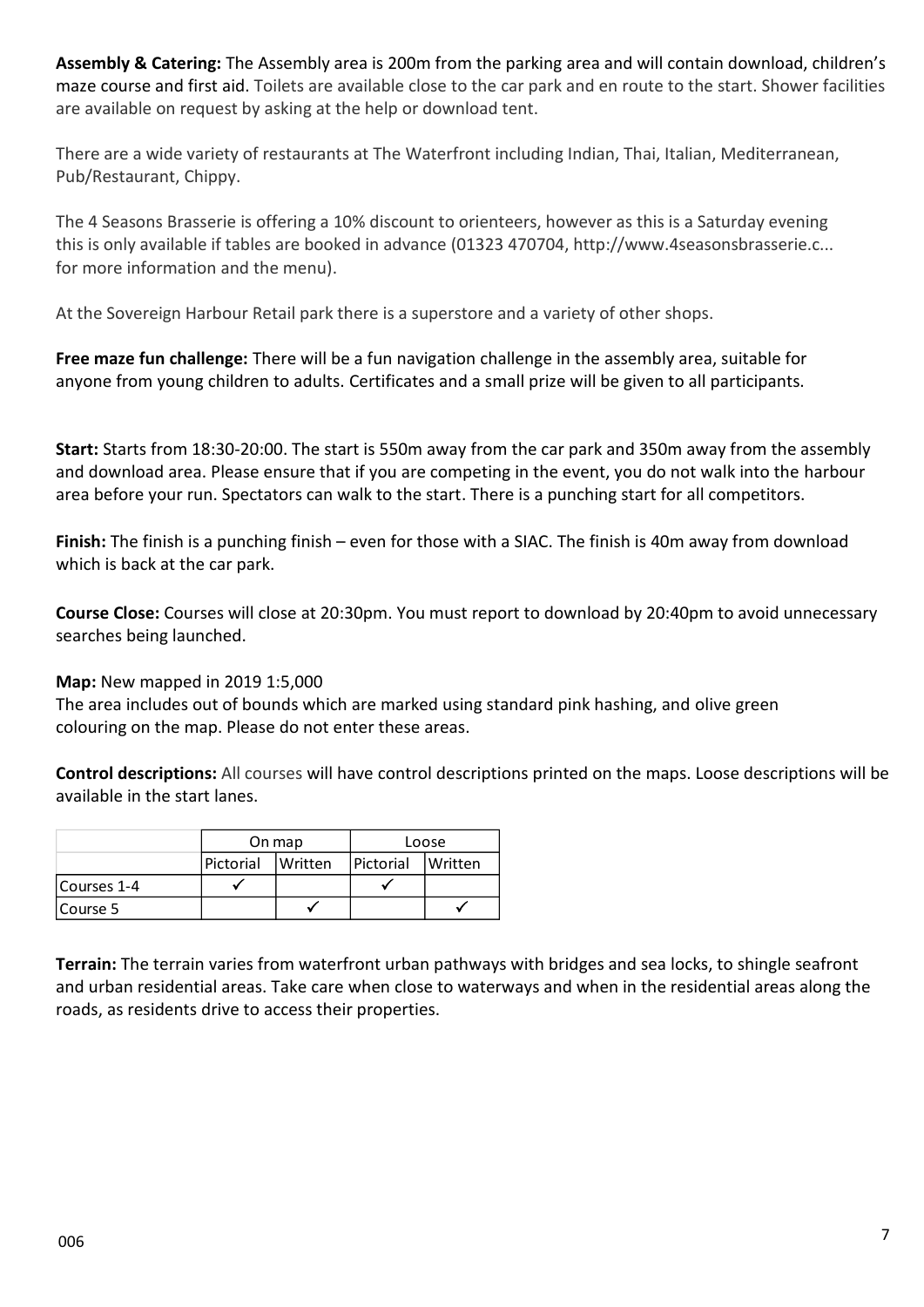## **Courses:**

| <b>Course</b>  | <b>Straight</b><br>Line<br><b>Distance</b><br>(km) | Optimal<br>running<br>distance<br>(km) | Climb(m) | <b>Controls</b> | Men    | Women  |
|----------------|----------------------------------------------------|----------------------------------------|----------|-----------------|--------|--------|
|                | 5.0                                                | 7.0                                    | 0        | 25              | M18-35 | W18-35 |
| 2              | 4.3                                                | 5.9                                    | 0        | 24              | M40-60 | W40-60 |
| 3              | 2.7                                                | 3.7                                    | 0        | 16              | $M65+$ | W65+   |
| $\overline{4}$ | 2.5                                                | 3.2                                    | 0        | 15              | M16-   | W16-   |
| 5              | 1.7                                                | 1.9                                    | $\Omega$ | 15              | $M12-$ | $W12-$ |

## **Important instructions for Lock Crossing**

- All Courses go over the Locks. For safety reasons please walk, not run over the locks, the leg over the locks will be taken out of the timings up to a maximum of 3 minutes.
- There should be access across the locks at all times except for emergencies.
- The locks can be entered from either side (Left or right), but only one side will be open at any time.
- There will be a red light and barrier over the closed side.
- There will be a Green light and no barrier over the open side.
- Once you have punched your control (which on all courses will be control box number 139). Look to see which side is open and proceed over the locks to the middle.
- When you reach the middle of the locks you will need to look for the green light again and proceed to that exit.
- Proceed to your next control (which on all courses will be control box number 143). Please do not run as the walkways are narrow.
- If the lock gates have to open in an emergency, both entrances will be closed and have red lights showing. Dib control 139 and wait until they open. This time will be extracted from your overall time.

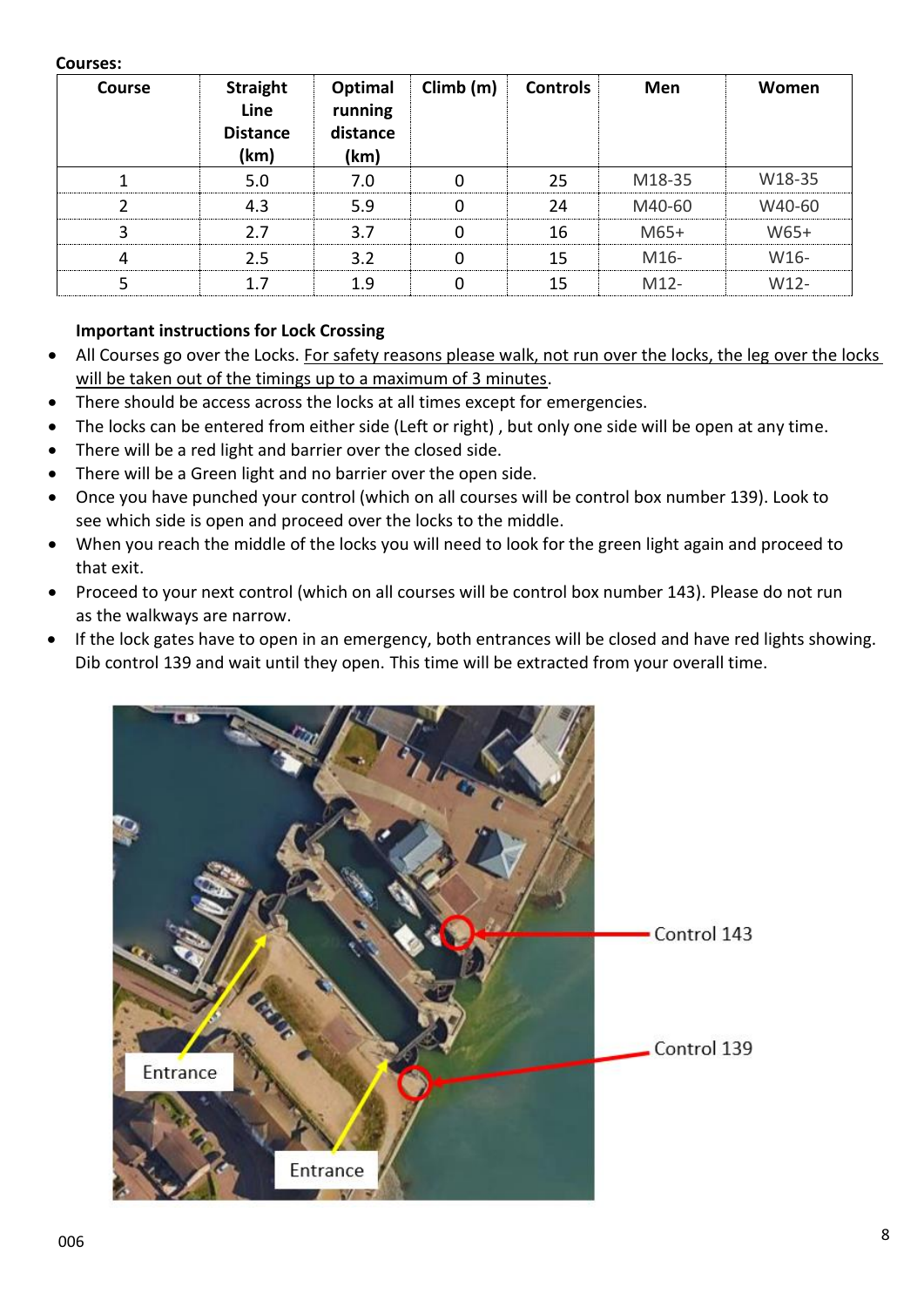### *SAFETY ON THE COURSE*

- *Safety Bearing: Head North West, follow Atlantic Drive North East back to Assembly Area*
- *The linear water features and fountains must ONLY be crossed at the bridges, there are concrete blocks in places which are not stepping stones and should not be used.*
- *Barriers to the water must not be crossed.*
- *Be aware and considerate of traffic and pedestrians, specially when running around corners.*
- *High visibility clothing recommended for all, compulsory for U18s.*
- *Juniors should run with a phone.*
- *If you come to the event alone, we would be grateful if you could leave your named vehicle keys / details at registration.*
- *All competitors must return to the event centre and download before leaving the event.*
- *Competitors may wear shorts.*

## *SPECIFIC SAFETY INFORMATION FOR PARENTS OF JUNIORS*

The Young Junior course (course 5) has three areas where they may encounter light, slow moving cars in residential parking areas. Courses have been planned to keep young juniors on the pavement and away from traffic. There is a marshal on the slightly higher risk area. The whole area is adjacent to the water but fenced all around.

Adults may wish to **shadow** younger juniors. Young Juniors M/W12- may be shadowed by an adult and may still run competitively, provided the shadower does not given any navigational assistance. Please declare at the end of the course if the young junior has had navigational assistance. Adults, please run your own course first if shadowing. Adults may ask to look at the younger junior course to make the decision (but again – after you have run your own course).

## *1) Under 16s (age on day of race) may not run any of the adult courses unaccompanied.*

- *2) M/W14's may run Course 4 (M/W16-) Junior TD3 unaccompanied if they are normally able to complete an orange course unaccompanied.*
- *3) M/W12's may run Course 5 (M/W12-) Young Junior TD2 unaccompanied if they are aged 11 or over and are normally able to complete a yellow course unaccompanied. This course will have an 'accompanied junior' option to allow parents of younger juniors to choose whether to accompany them.*
- *4) M/W10's (up to and including age 10 on the day of the race) must be accompanied whichever course they run.*
- *5) Any competitor that is 10 years old or younger on the day of the race, may not run any course unaccompanied.*
- *6) Unaccompanied juniors must wear high visibility clothing*
- *7) There will be a marshal at the finish to ensure juniors are directed back to the assembly area (which is close by and marked on map)*
- *8*) *Junior maps will include an emergency phone number which juniors can ring if they are lost all juniors are encouraged to run with a mobile phone*
- *9) Parents are responsible for ensuring their children are briefed with safety information as follows:*
	- *a) Take care crossing roads (Course 4) and entrances to car parking area (Courses 4 and 5)*
	- *b) Be courteous of other people in the area and be particularly careful when rounding corners or exiting alleys*
	- *c) If lost, phone the number on the map and provide information about which road you are on or which shops/restaurants or other features are close by and someone will come to find you.*
	- *d) Don't talk to strangers*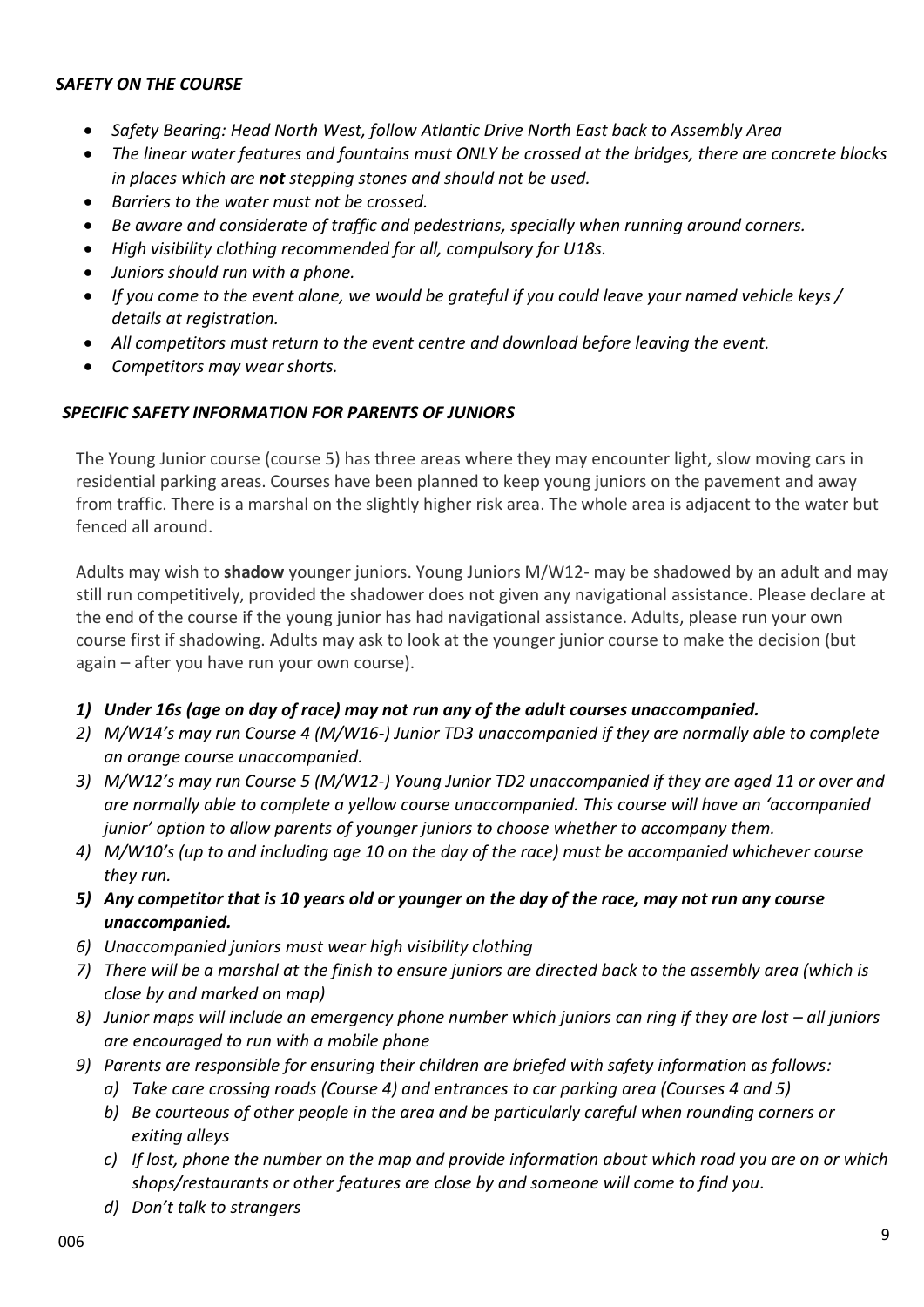*e) Take care near water even though the harbour edge is fenced and the fountains area is shallow. There is no need to go near the sea.*

**Prizegiving:** Will be held in the registration area at approx. 20.40 or earlier for both men and women who achieved  $1<sup>st</sup>$  place in each of the following age categories:

M/W 10, 12, 14, 16, 18, 20-40, 45-50, 55-60, 65+

# **Sunday 22nd May, 2022 Friston Forest National Event**

## **Southdowns Orienteers welcome you to Friston Forest and hope you enjoy your run. We are grateful to Forestry England and Stephen Carr for the use of this area.**

## **Officials**

Planner: Robert Lines (SO) Organisers: Anna Chapman (SO) 07729 729399 Controller: Andrew Evans (DFOK)

**Location:** Friston Forest, Jevington

**Car Parking:** TQ 560007 What 3 words ///puzzle.name.dots Postcode BN26 5QN Car parking is in a level grass field.

Preferred approach: From the A259 to the south of the area, take the road north towards Jevington. Just before you get to the village there will be a sign directing you into the field on the left.

From the A27 to the north of the area, take the road south towards Jevington. Just after the village, ignore the first sign which is for the assembly team parking. Carry on to the next sign, indicate right just before the bends and turn right into the field just after the bends.

**Assembly:** Assembly field is within the parking area and will contain café, Orienteering trader, toilets, enquiries download and first aid.

Free maze fun challenge: There will be a fun navigation challenge in the assembly area, suitable for anyone from young children to adults. Certificates and a small prize will be given to all participants.

**Map:** Updated in 2020 1:10,000 with 5m contours

## **Non-Standard symbols.**

- O . Distinctive tree / thicket
- X O Manmade object / old car

**Terrain:** Friston Forest is within the South Downs National Park between Lulington Heath National Nature Reserve and Seven Sisters Country Park. It is the largest area of recently established forest in South East England. The woodland comprises beech forest which is crossed by rides and cycling trails. Although most areas are runnable, summer vegetation growth at the edges of the rides make the wearing of gaiters highly recommended.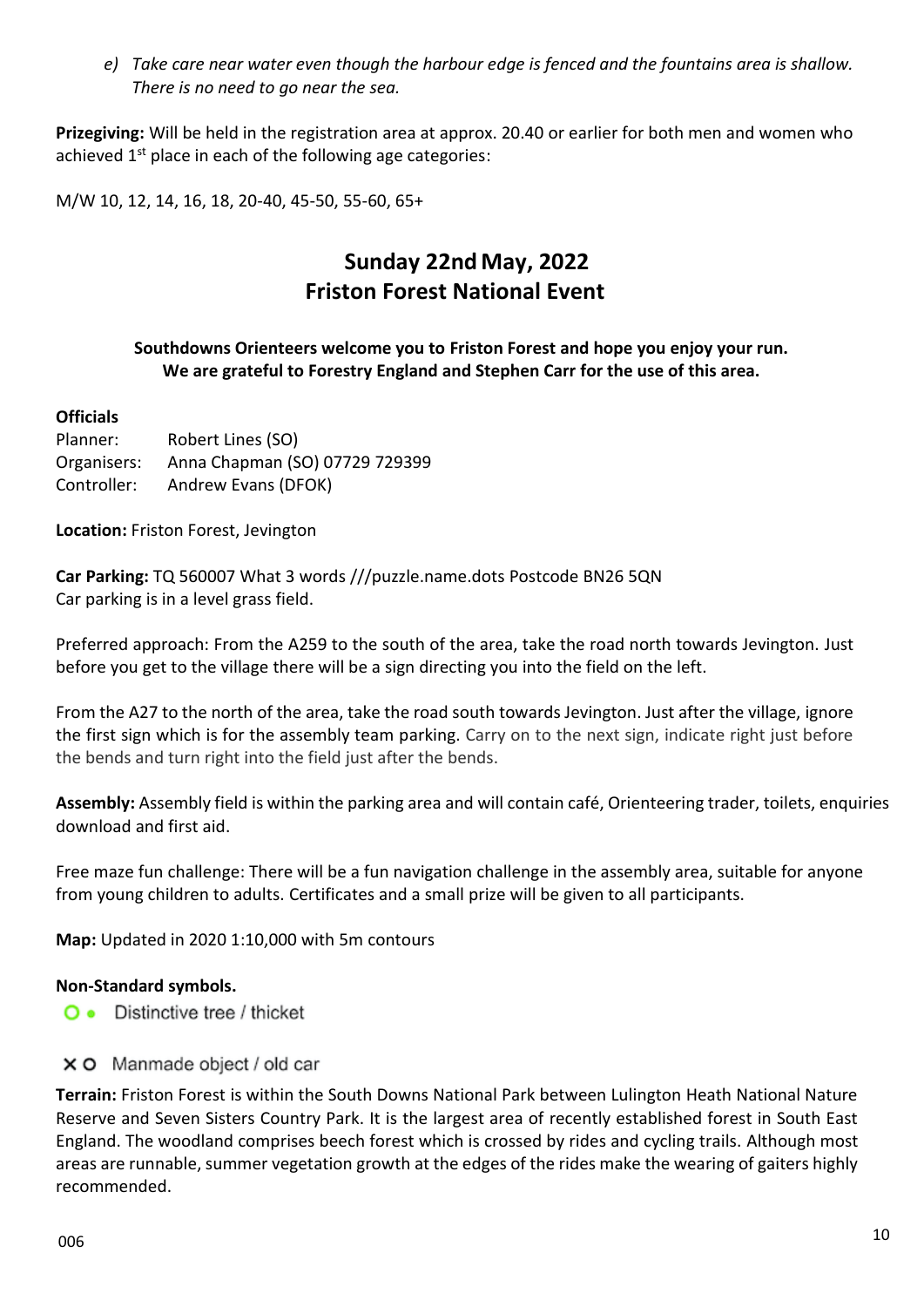**Control Descriptions:** All courses will have their course description printed on the map. Loose descriptions will be available in the start lanes.

|                      |                      | On map | Loose     |         |  |
|----------------------|----------------------|--------|-----------|---------|--|
|                      | Pictorial<br>Written |        | Pictorial | Written |  |
| Light green to black |                      |        |           |         |  |
| Long Orange          |                      |        |           |         |  |
| Orange               |                      |        |           |         |  |
| White & Yellow       |                      |        |           |         |  |

**Start:** Approx 700m from the assembly area up a rough chalk track with 80m of climb. Allow 10-20mins depending on how you like hills! Unfortunately, the track is not ideal for buggies.

One start for all competitors. Call up at -4 minutes. Loose control descriptions will be available at -3 minutes. Blank maps will be displayed at -2 minutes. Yellow and White course maps will be available before the start. All competitors must punch the start. Follow taped route to the start kite.

**Start Times:** 10.00am – 12noon. You will have chosen a start time. Please aim to arrive for your chosen start time. It is a punching start and the Start Official will aim to start late arrivals in the next available slot.

**Courses close:** Courses close at 2:30pm and you must report to download as soon as possible to avoid unnecessary searches being launched.

**Finish:** One finish for all courses which is 800m away from the assembly area. The finish is 100m from the start. **It is a punching finish for all competitors**.

**Courses:** *This event is a SE League event.* Competitors can run any course they want but those that run "down" from the course recommended for their age class will only score a proportion of the points available had they run the recommended course or a higher one. The recommended age classes are as shown in the table below.

White and Yellow are suitable for beginners, Orange and Light Green for improvers and Very Short Green to Black for experienced orienteers. We have a Long Orange for those who are fairly new to orienteering, but want a longer run.